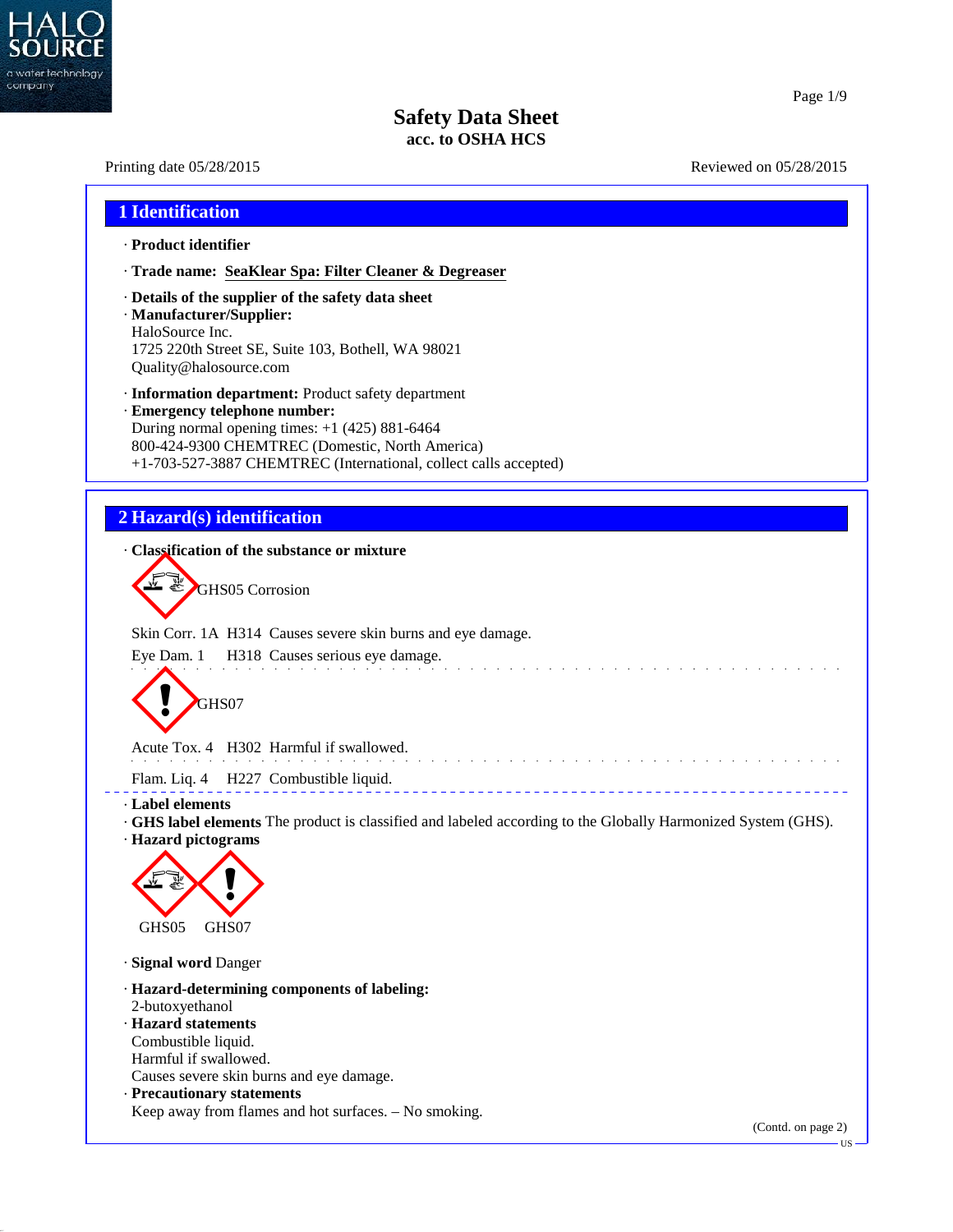Printing date 05/28/2015 **Reviewed on 05/28/2015** Reviewed on 05/28/2015

### **Trade name: SeaKlear Spa: Filter Cleaner & Degreaser**

(Contd. of page 1) IF ON SKIN (or hair): Remove/Take off immediately all contaminated clothing. Rinse skin with water/shower. If in eyes: Rinse cautiously with water for several minutes. Remove contact lenses, if present and easy to do. Continue rinsing. Immediately call a poison center/doctor. Store locked up. Dispose of contents/container in accordance with local/regional/national/international regulations. · **Classification system:** · **NFPA ratings (scale 0 - 4)**  $\left\{\frac{3}{8}\right\}$  Reactivity = 0  $\begin{array}{c} \text{mean} = 5 \\ \text{Fire} = 2 \end{array}$ Health  $= 3$ · **HMIS-ratings (scale 0 - 4) HEALTH**  FIRE **REACTIVITY** 0  $\frac{4}{ }$  Health = 4  $2 \mid$  Fire = 2  $\overline{0}$  Reactivity = 0 · **Other hazards** · **Results of PBT and vPvB assessment** · **PBT:** Not applicable. · **vPvB:** Not applicable.

## **3 Composition/information on ingredients**

- · **Chemical characterization: Mixtures**
- · **Description:** Mixture of the substances listed below with nonhazardous additions.
- · **Dangerous components:**

111-76-2 2-butoxyethanol

## **4 First-aid measures**

- · **Description of first aid measures**
- · **General information:** Immediately remove any clothing soiled by the product.
- · **After inhalation:** In case of unconsciousness place patient stably in side position for transportation.
- · **After skin contact:** Immediately wash with water and soap and rinse thoroughly.
- · **After eye contact:** Rinse opened eye for several minutes under running water. Then consult a doctor.
- · **After swallowing:** Drink copious amounts of water and provide fresh air. Immediately call a doctor. · **Information for doctor:**
- · **Most important symptoms and effects, both acute and delayed** No further relevant information available.
- · **Indication of any immediate medical attention and special treatment needed**

No further relevant information available.

## **5 Fire-fighting measures**

· **Extinguishing media**

40.2.7

· **Suitable extinguishing agents:**

CO2, extinguishing powder or water spray. Fight larger fires with water spray or alcohol resistant foam. · **Special hazards arising from the substance or mixture** No further relevant information available.

(Contd. on page 3)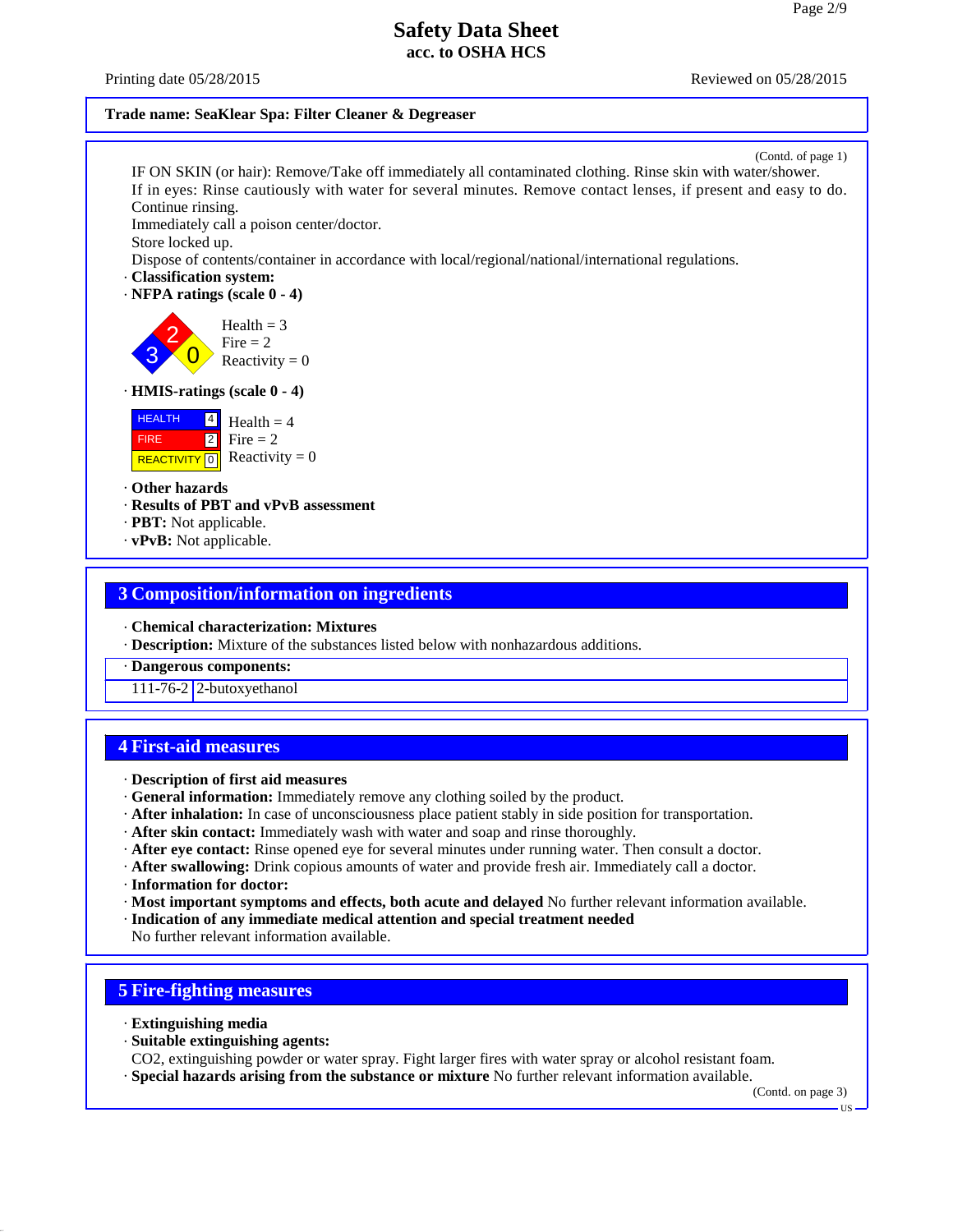Printing date 05/28/2015 **Reviewed on 05/28/2015** Reviewed on 05/28/2015

(Contd. of page 2)

### **Trade name: SeaKlear Spa: Filter Cleaner & Degreaser**

· **Advice for firefighters**

· **Protective equipment:** No special measures required.

## **6 Accidental release measures**

- · **Personal precautions, protective equipment and emergency procedures** Wear protective equipment. Keep unprotected persons away.
- · **Environmental precautions:** Do not allow to enter sewers/ surface or ground water.
- · **Methods and material for containment and cleaning up:**

Absorb with liquid-binding material (sand, diatomite, acid binders, universal binders, sawdust). Use neutralizing agent.

Dispose contaminated material as waste according to item 13.

Ensure adequate ventilation.

· **Reference to other sections**

See Section 7 for information on safe handling.

See Section 8 for information on personal protection equipment.

See Section 13 for disposal information.

### **7 Handling and storage**

- · **Handling:**
- · **Precautions for safe handling** Ensure good ventilation/exhaustion at the workplace. Prevent formation of aerosols.
- · **Information about protection against explosions and fires:** No special measures required.
- · **Conditions for safe storage, including any incompatibilities**
- · **Storage:**

40.2.7

- · **Requirements to be met by storerooms and receptacles:** No special requirements.
- · **Information about storage in one common storage facility:** Not required.
- · **Further information about storage conditions:** Keep receptacle tightly sealed.
- · **Specific end use(s)** No further relevant information available.

## **8 Exposure controls/personal protection**

### · **Additional information about design of technical systems:** No further data; see item 7.

· **Control parameters**

| Components with limit values that require monitoring at the workplace: |  |  |  |
|------------------------------------------------------------------------|--|--|--|
|                                                                        |  |  |  |

**111-76-2 2-butoxyethanol**

- PEL Long-term value: 240 mg/m<sup>3</sup>, 50 ppm Skin
- REL Long-term value:  $24 \text{ mg/m}^3$ , 5 ppm Skin
- TLV Long-term value: 97 mg/m³, 20 ppm BEI

(Contd. on page 4)

US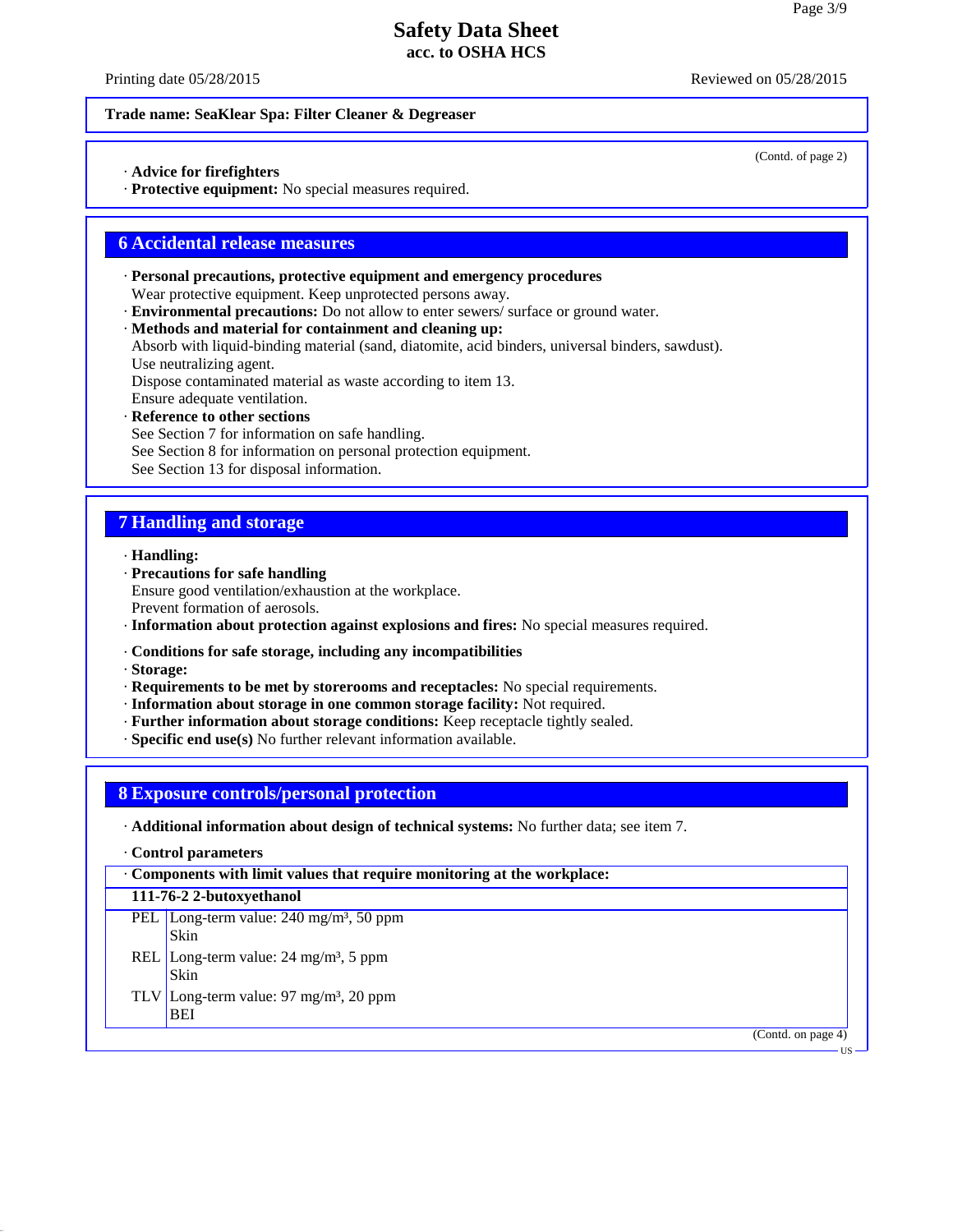US

# **Safety Data Sheet acc. to OSHA HCS**

40.2.7

Printing date 05/28/2015 Reviewed on 05/28/2015

# **Trade name: SeaKlear Spa: Filter Cleaner & Degreaser**

| (Contd. of page 3) |  |
|--------------------|--|
|--------------------|--|

| · Ingredients with biological limit values:                                                                           |
|-----------------------------------------------------------------------------------------------------------------------|
| 111-76-2 2-butoxyethanol                                                                                              |
| BEI $200$ mg/g creatinine                                                                                             |
| Medium: urine                                                                                                         |
| Time: end of shift                                                                                                    |
| Parameter: Butoxyacetic acid with hydrolysis                                                                          |
| Additional information: The lists that were valid during the creation were used as basis.                             |
| <b>Exposure controls</b>                                                                                              |
| · Personal protective equipment:                                                                                      |
| · General protective and hygienic measures:                                                                           |
| Keep away from foodstuffs, beverages and feed.                                                                        |
| Immediately remove all soiled and contaminated clothing.                                                              |
| Wash hands before breaks and at the end of work.                                                                      |
| Avoid contact with the eyes and skin.                                                                                 |
| · Breathing equipment:                                                                                                |
| In case of brief exposure or low pollution use respiratory filter device. In case of intensive or longer exposure use |
| respiratory protective device that is independent of circulating air.                                                 |
| · Protection of hands:                                                                                                |
|                                                                                                                       |
| Protective gloves                                                                                                     |
|                                                                                                                       |
|                                                                                                                       |
| The glove material has to be impermeable and resistant to the product/ the substance/ the preparation.                |
| · Eye protection:                                                                                                     |
|                                                                                                                       |
| Tightly sealed goggles                                                                                                |
|                                                                                                                       |
|                                                                                                                       |
|                                                                                                                       |
| <b>9 Physical and chemical properties</b>                                                                             |
|                                                                                                                       |
| · Information on basic physical and chemical properties                                                               |

| THE HIGH DIE DASIC PHYSICAL AIRE CHEHICAL PLUPELIES<br>General Information |                 |                    |
|----------------------------------------------------------------------------|-----------------|--------------------|
| $\cdot$ Appearance:                                                        |                 |                    |
| Form:                                                                      | Liquid          |                    |
| Color:                                                                     | Purple          |                    |
| $\cdot$ Odor:                                                              | Mild            |                    |
| Odour threshold:                                                           | Not determined. |                    |
| $\cdot$ pH-value at 20 °C (68 °F):                                         | 13              |                    |
| Change in condition                                                        |                 |                    |
| <b>Melting point/Melting range:</b>                                        | Undetermined.   |                    |
| <b>Boiling point/Boiling range:</b>                                        | 100 °C (212 °F) |                    |
| · Flash point:                                                             | 65 °C (149 °F)  |                    |
| · Flammability (solid, gaseous):                                           | Not applicable. |                    |
| · Ignition temperature:                                                    | 240 °C (464 °F) |                    |
| · Decomposition temperature:                                               | Not determined. |                    |
|                                                                            |                 | (Contd. on page 5) |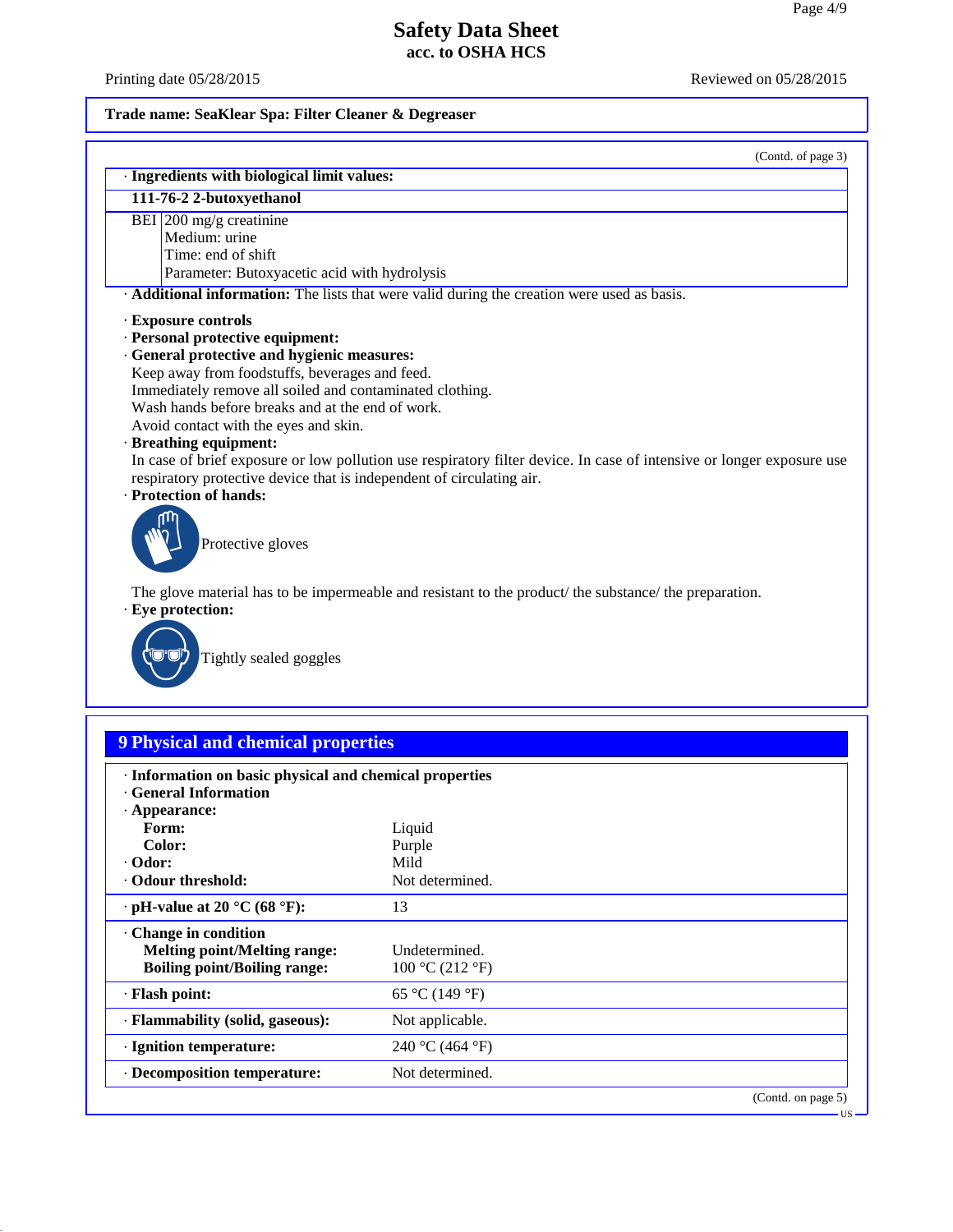Printing date 05/28/2015 Reviewed on 05/28/2015

### **Trade name: SeaKlear Spa: Filter Cleaner & Degreaser**

|                                                            |                                            | (Contd. of page 4) |
|------------------------------------------------------------|--------------------------------------------|--------------------|
| · Auto igniting:                                           | Product is not selfigniting.               |                    |
| · Danger of explosion:                                     | Not determined.                            |                    |
| · Explosion limits:                                        |                                            |                    |
| Lower:                                                     | $1.1$ Vol %                                |                    |
| <b>Upper:</b>                                              | 10.6 Vol %                                 |                    |
| $\cdot$ Vapor pressure at 20 °C (68 °F):                   | 23 hPa (17 mm Hg)                          |                    |
| $\cdot$ Density at 20 °C (68 °F):                          | $1.04$ g/cm <sup>3</sup> (8.679 lbs/gal)   |                    |
| · Relative density                                         | Not determined.                            |                    |
| · Vapour density                                           | Not determined.                            |                    |
| · Evaporation rate                                         | Not determined.                            |                    |
| · Solubility in / Miscibility with                         |                                            |                    |
| Water:                                                     | Not miscible or difficult to mix.          |                    |
| · Partition coefficient (n-octanol/water): Not determined. |                                            |                    |
| · Viscosity:                                               |                                            |                    |
| Dynamic:                                                   | Not determined.                            |                    |
| Kinematic:                                                 | Not determined.                            |                    |
| · Solvent content:                                         |                                            |                    |
| <b>Organic solvents:</b>                                   | 14.0%                                      |                    |
| <b>VOC</b> content:                                        | 14.0%                                      |                    |
| <b>Solids content:</b>                                     | 20.0 %                                     |                    |
| <b>Other information</b>                                   | No further relevant information available. |                    |

# **10 Stability and reactivity**

· **Reactivity**

· **Chemical stability**

· **Thermal decomposition / conditions to be avoided:** No decomposition if used according to specifications.

- · **Possibility of hazardous reactions** No dangerous reactions known.
- · **Conditions to avoid** No further relevant information available.
- · **Incompatible materials:** No further relevant information available.
- · **Hazardous decomposition products:** No dangerous decomposition products known.

## **11 Toxicological information**

· **Information on toxicological effects**

· **Acute toxicity:**

40.2.7

· **LD/LC50 values that are relevant for classification:**

**111-76-2 2-butoxyethanol**

Oral LD50 1480 mg/kg (rat)

Dermal LD50  $400$  mg/kg (rab)

- · **Primary irritant effect:**
- · **on the skin:** Strong caustic effect on skin and mucous membranes.

· **on the eye:** Strong caustic effect.

· **Sensitization:** No sensitizing effects known.

(Contd. on page 6)

US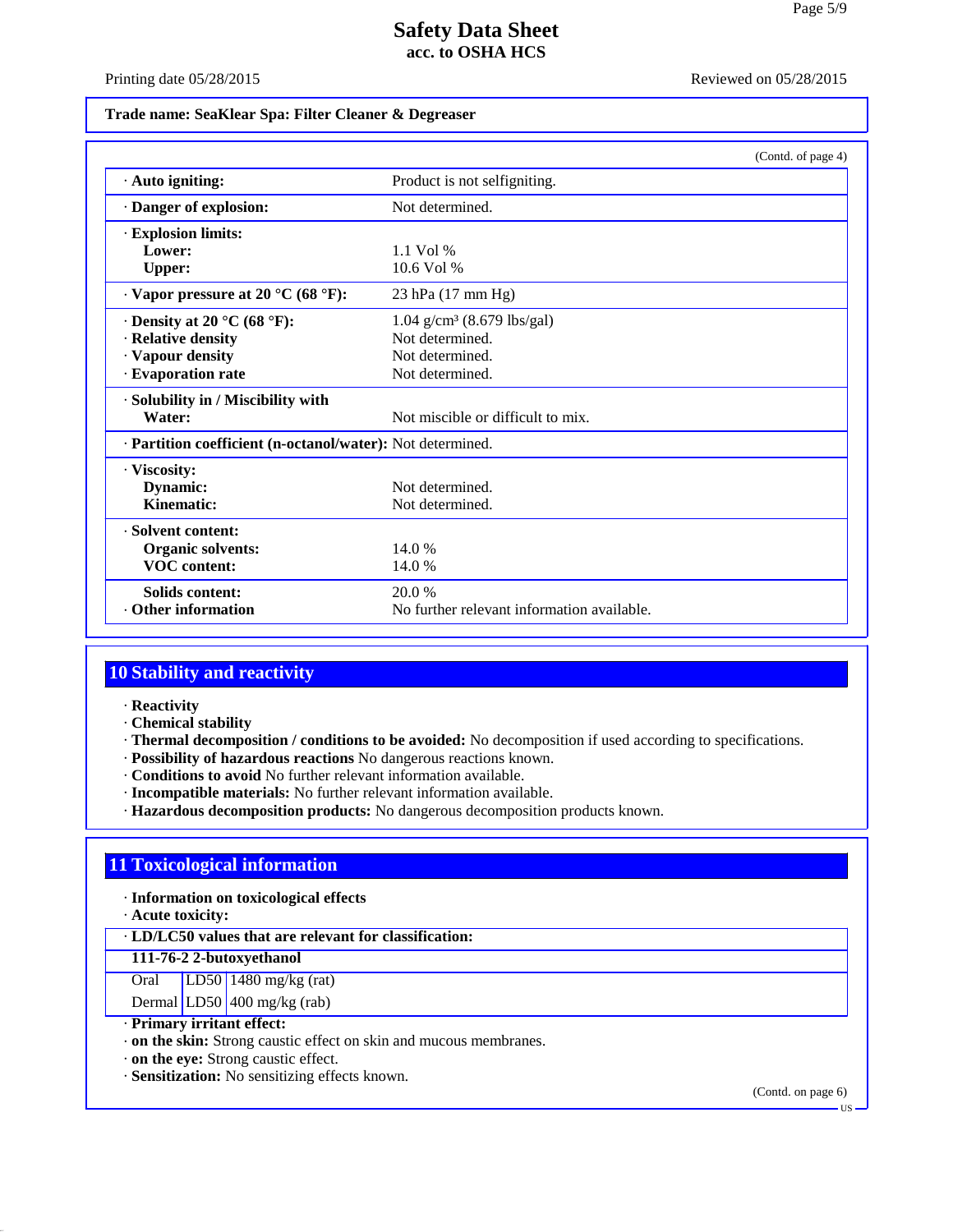Printing date 05/28/2015 **Reviewed on 05/28/2015** Reviewed on 05/28/2015

(Contd. of page 5)

### **Trade name: SeaKlear Spa: Filter Cleaner & Degreaser**

#### · **Additional toxicological information:**

The product shows the following dangers according to internally approved calculation methods for preparations: Corrosive

Swallowing will lead to a strong caustic effect on mouth and throat and to the danger of perforation of esophagus and stomach.

#### · **Carcinogenic categories**

#### · **IARC (International Agency for Research on Cancer)**

111-76-2 2-butoxyethanol 3

### · **NTP (National Toxicology Program)**

None of the ingredients is listed.

### · **OSHA-Ca (Occupational Safety & Health Administration)**

None of the ingredients is listed.

## **12 Ecological information**

#### · **Toxicity**

- · **Aquatic toxicity:** No further relevant information available.
- · **Persistence and degradability** No further relevant information available.
- · **Behavior in environmental systems:**
- · **Bioaccumulative potential** No further relevant information available.
- · **Mobility in soil** No further relevant information available.
- · **Additional ecological information:**
- · **General notes:**
- Water hazard class 1 (Self-assessment): slightly hazardous for water

Do not allow undiluted product or large quantities of it to reach ground water, water course or sewage system. Must not reach bodies of water or drainage ditch undiluted or unneutralized.

Rinse off of bigger amounts into drains or the aquatic environment may lead to increased pH-values. A high pH value harms aquatic organisms. In the dilution of the use-level the pH-value is considerably reduced, so that after the use of the product the aqueous waste, emptied into drains, is only low water-dangerous.

- · **Results of PBT and vPvB assessment**
- · **PBT:** Not applicable.
- · **vPvB:** Not applicable.
- · **Other adverse effects** No further relevant information available.

### **13 Disposal considerations**

· **Waste treatment methods**

· **Recommendation:**

Must not be disposed of together with household garbage. Do not allow product to reach sewage system.

- · **Uncleaned packagings:**
- · **Recommendation:** Disposal must be made according to official regulations.

## **14 Transport information**

· **UN-Number** · **DOT, IMDG, IATA** UN3266

40.2.7

US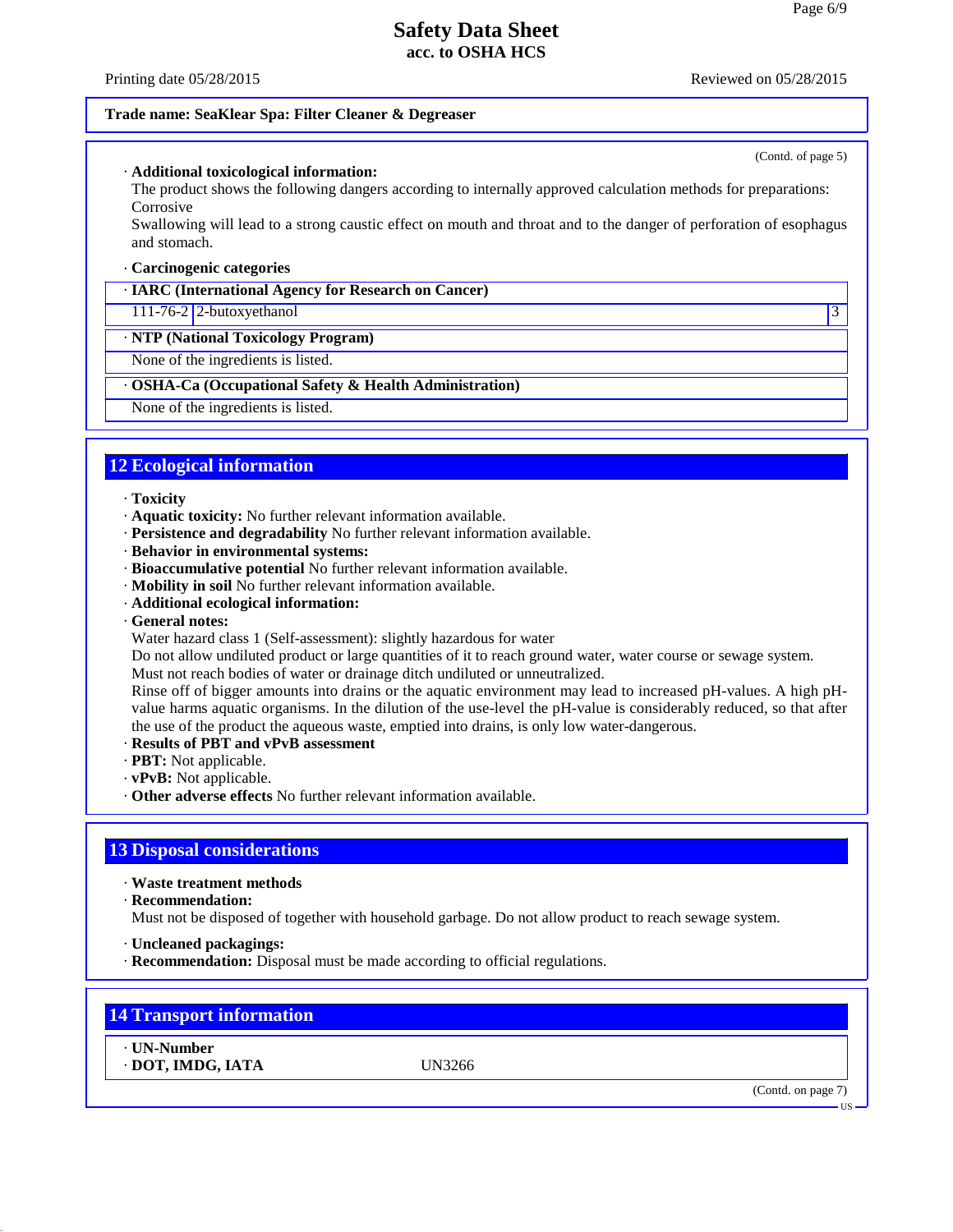40.2.7

Printing date 05/28/2015 Reviewed on 05/28/2015

# **Trade name: SeaKlear Spa: Filter Cleaner & Degreaser**

| · UN proper shipping name<br>$\cdot$ DOT<br>· IMDG, IATA                                           | Corrosive liquid, basic, inorganic, n.o.s. (Sodium hydroxide)<br>CORROSIVE LIQUID, BASIC, INORGANIC, N.O.S. (SODIUM<br>HYDROXIDE) |
|----------------------------------------------------------------------------------------------------|-----------------------------------------------------------------------------------------------------------------------------------|
| · Transport hazard class(es)                                                                       |                                                                                                                                   |
| $\cdot$ DOT<br><b>ORROSI</b>                                                                       |                                                                                                                                   |
| . Class<br>· Label                                                                                 | 8 Corrosive substances<br>8<br>__________________                                                                                 |
| · IMDG, IATA                                                                                       |                                                                                                                                   |
| Class<br>· Label                                                                                   | 8 Corrosive substances<br>8                                                                                                       |
| · Packing group<br>· DOT, IMDG, IATA                                                               | $\mathbf{I}$                                                                                                                      |
| · Environmental hazards:<br>· Marine pollutant:                                                    | No                                                                                                                                |
| · Special precautions for user<br>· Danger code (Kemler):<br>· EMS Number:<br>· Segregation groups | Warning: Corrosive substances<br>80<br>$F-A, S-B$<br>Alkalis                                                                      |
| Transport in bulk according to Annex II of<br>MARPOL73/78 and the IBC Code                         | Not applicable.                                                                                                                   |
| · Transport/Additional information:                                                                |                                                                                                                                   |
| $\cdot$ DOT<br>· Quantity limitations                                                              | On passenger aircraft/rail: 1 L<br>On cargo aircraft only: 30 L                                                                   |
| $\cdot$ IMDG<br>· Limited quantities (LQ)<br><b>Excepted quantities (EQ)</b>                       | 1L<br>Code: E2<br>Maximum net quantity per inner packaging: 30 ml<br>Maximum net quantity per outer packaging: 500 ml             |
| · UN "Model Regulation":                                                                           | UN3266, Corrosive liquid, basic, inorganic, n.o.s. (Sodium                                                                        |

(Contd. on page 8)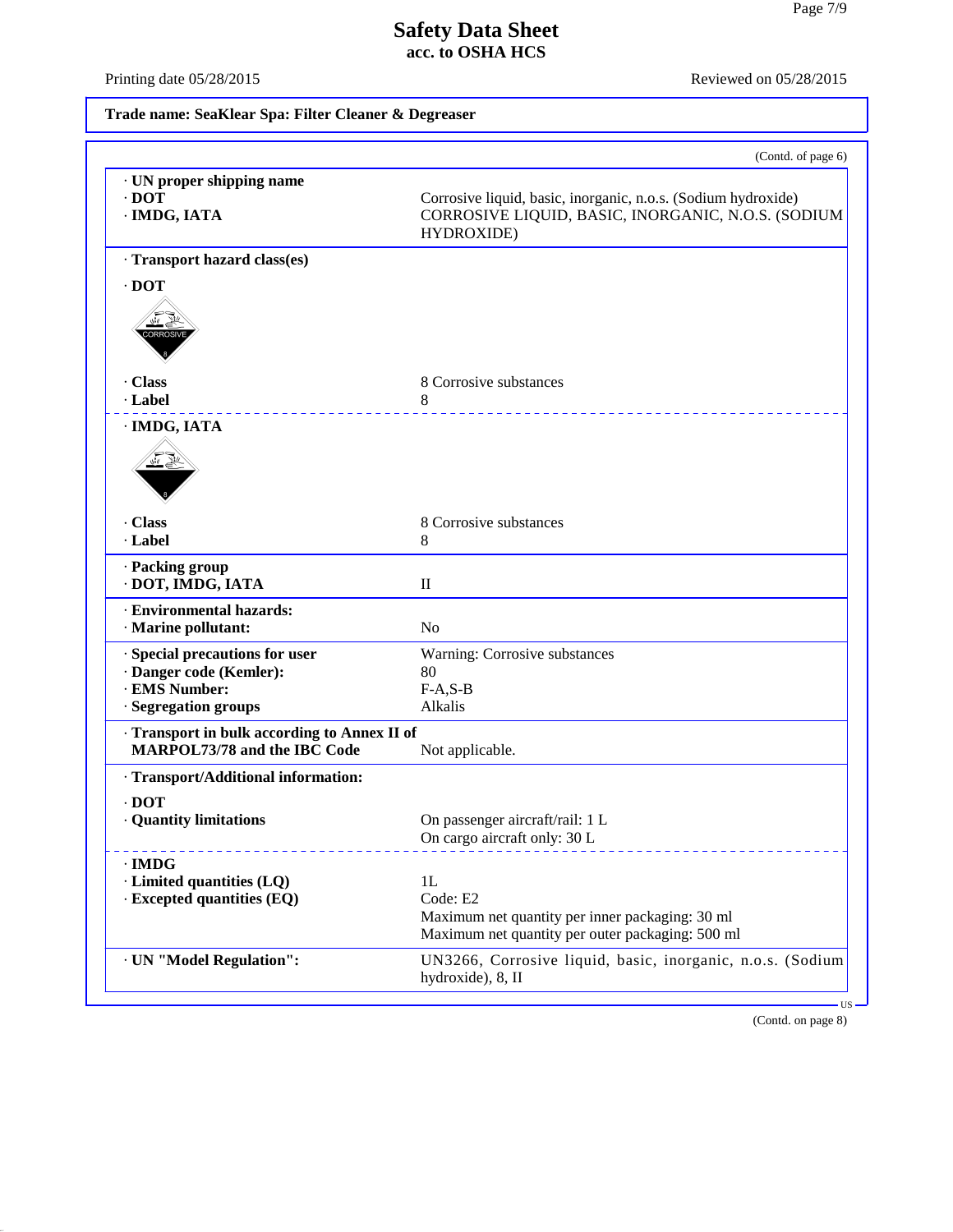### Printing date 05/28/2015 **Reviewed on 05/28/2015** Reviewed on 05/28/2015

### **Trade name: SeaKlear Spa: Filter Cleaner & Degreaser**

(Contd. of page 7)

### **15 Regulatory information**

· **Safety, health and environmental regulations/legislation specific for the substance or mixture** · **Sara**

· **Section 355 (extremely hazardous substances):**

None of the ingredients is listed.

· **Section 313 (Specific toxic chemical listings):**

111-76-2 2-butoxyethanol

· **TSCA (Toxic Substances Control Act):**

All ingredients are listed.

· **Proposition 65**

· **Chemicals known to cause cancer:**

None of the ingredients is listed.

· **Chemicals known to cause reproductive toxicity for females:**

None of the ingredients is listed.

· **Chemicals known to cause reproductive toxicity for males:**

None of the ingredients is listed.

· **Chemicals known to cause developmental toxicity:**

None of the ingredients is listed.

· **Carcinogenic categories**

· **EPA (Environmental Protection Agency)**

111-76-2 2-butoxyethanol NL

· **TLV (Threshold Limit Value established by ACGIH)**

111-76-2 2-butoxyethanol and the state of the state of the state of the state of the state of the state of the state of the state of the state of the state of the state of the state of the state of the state of the state o

· **NIOSH-Ca (National Institute for Occupational Safety and Health)**

None of the ingredients is listed.

· **GHS label elements** The product is classified and labeled according to the Globally Harmonized System (GHS). · **Hazard pictograms**



· **Signal word** Danger

40.2.7

· **Hazard-determining components of labeling:** 2-butoxyethanol · **Hazard statements** Combustible liquid. Harmful if swallowed. Causes severe skin burns and eye damage. · **Precautionary statements** Keep away from flames and hot surfaces.  $-$  No smoking. IF ON SKIN (or hair): Remove/Take off immediately all contaminated clothing. Rinse skin with water/shower. If in eyes: Rinse cautiously with water for several minutes. Remove contact lenses, if present and easy to do. Continue rinsing. Immediately call a poison center/doctor.

(Contd. on page 9)